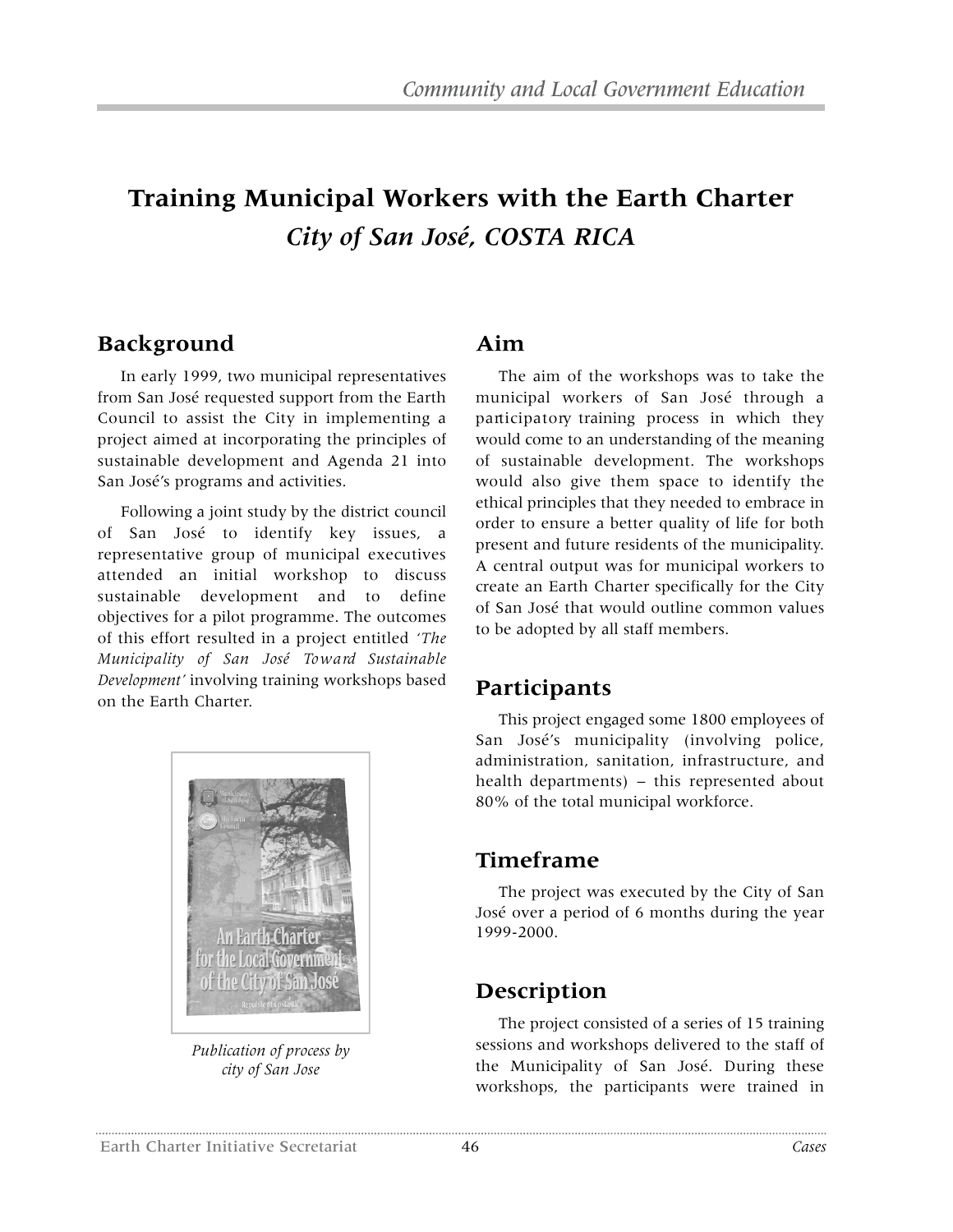

*The Earth Charter of the local government of the city of San Jose*

sustainable development issues, the meaning of the principles of the Earth Charter, and their application within public institutions. A comparative analysis of the Municipality policies against the values and principles of the Earth Charter demonstrated considerable gaps between the two. The democratic nature of the project allowed the municipal workers involved to not only internalize the values of the Earth Charter personally but also to incorporate them into the strategic planning process of the city.

Additionally, an exercise was carried out for participants to express their opinions on what priority values should guide the work of the city government in order to move towards more sustainable practices. Through multiple participatory processes, the participants in the workshops asserted the commitment of San José to implement a strategy for sustainable development within all of its activities. They agreed that, in order to achieve this goal, it was essential to promote a change of attitude and mentality among all of the municipal staff members. The staff therefore chose a collective set of values for all members of the Municipality. San José municipal officers worked to incorporate this set of values into the document *'An Earth Charter for the Local Government of San José'.* 

## **Funding**

The funding for the project was budgeted for by the City of San José.

#### **Results**

In the year 2000, the Mayor of San José convened a public meeting to present the results of this Earth Charter process, the Municipality of San José's local version of the Earth Charter, and their commitments to its implementation. A poster of the Earth Charter of San José with its principles was inaugurated at the entrance to the Municipality main public building. The outcomes and future plans of this programme were documented in a publication entitled *The Municipal Community En-route to Sustainable Development.*

Through these training workshops, nearly 80% of municipal staff members acquired understanding of the meaning of sustainable development. Inspired by the Earth Charter and the dialogue among the staff, a code of ethical behaviour based upon twenty-one desirable virtues was adopted by seminar participants in mid-1999. Among the values that received most support to be incorporated into a new ethical code are: moral awareness, courage, tolerance, discipline, responsibility, loyalty and honesty. Naturally, the success of the project depended upon perseverance as well as continued training and orientation.